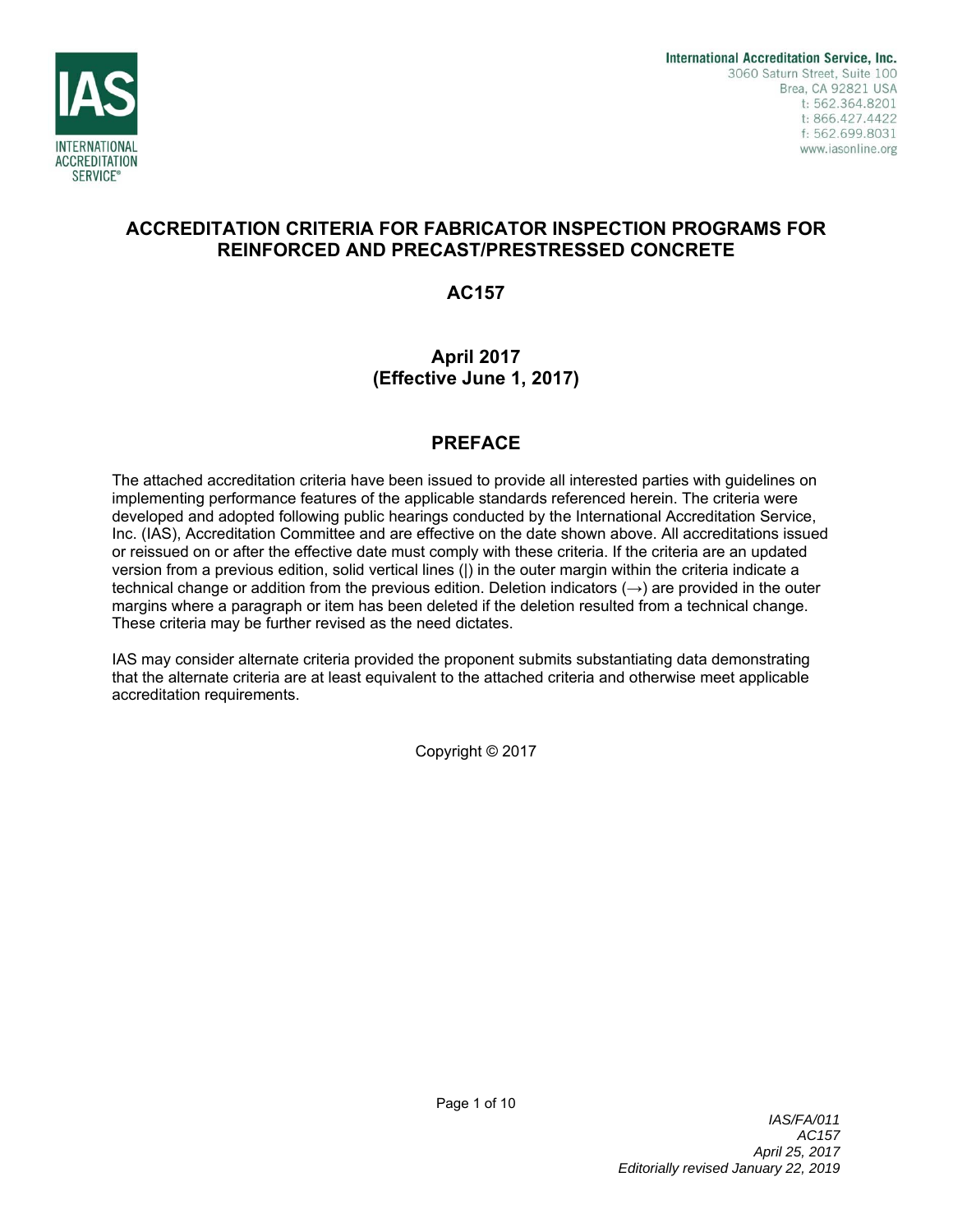# **ACCREDITATION CRITERIA FOR FABRICATOR INSPECTION PROGRAMS FOR REINFORCED AND PRECAST/PRESTRESSED CONCRETE**

## **1. INTRODUCTION**

1.1. **Scope**: These criteria set forth the requirements for obtaining and maintaining International Accreditation Service, Inc. (IAS), Fabricator Inspection Programs for Reinforced and Precast/Prestressed Concrete accreditation. These criteria supplement the IAS Rules of Procedure for Accreditation of Fabricator Inspection Programs and specify the minimum requirements for IAS-approved fabricator inspection programs for reinforced and precast/prestressed concrete. Compliance with these criteria will demonstrate the following qualifications as outlined in Section 1704.2.5.2 of the *International Building Code®* (Section 1704.2.2 of the 2009 and earlier editions)*,* published by the International Code Council*.*

The fabricator has developed and submitted a detailed fabrication management system manual reflecting key quality control procedures that provide a basis for inspection control of workmanship and the fabricator's plant.

The fabricator's quality control capabilities, plant and personnel, as outlined in the fabrication management system manual, have been verified by an initial onsite assessment conducted jointly by IAS and an IAS-accredited inspection agency.

These criteria do not cover the fabricated products or the design or performance characteristics of the products.

- 1.2. **Normative and Reference Documents**: Publications listed below refer to current editions (unless otherwise stated).
	- 1.2.1. International Building Code®, published by the International Code Council.
	- 1.2.2. ACI 318: Building Code Requirements for Structural Concrete and Commentary™, American Concrete Institute.
	- 1.2.3. IAS Accreditation Criteria for Inspection Agencies (AC98).
	- 1.2.4. IAS Accreditation Criteria for Fabricator Inspection Programs for Structural Steel (AC172).
	- 1.2.5. IAS Rules of Procedure for Accreditation of Fabricator Inspection Programs.
	- 1.2.6. Manual for Quality Control: Structural Precast Concrete™, MNL 116, Precast Concrete Institute.
	- 1.2.7. Manual for Quality Control: Architectural Precast Concrete™, MNL 117, Precast Concrete Institute.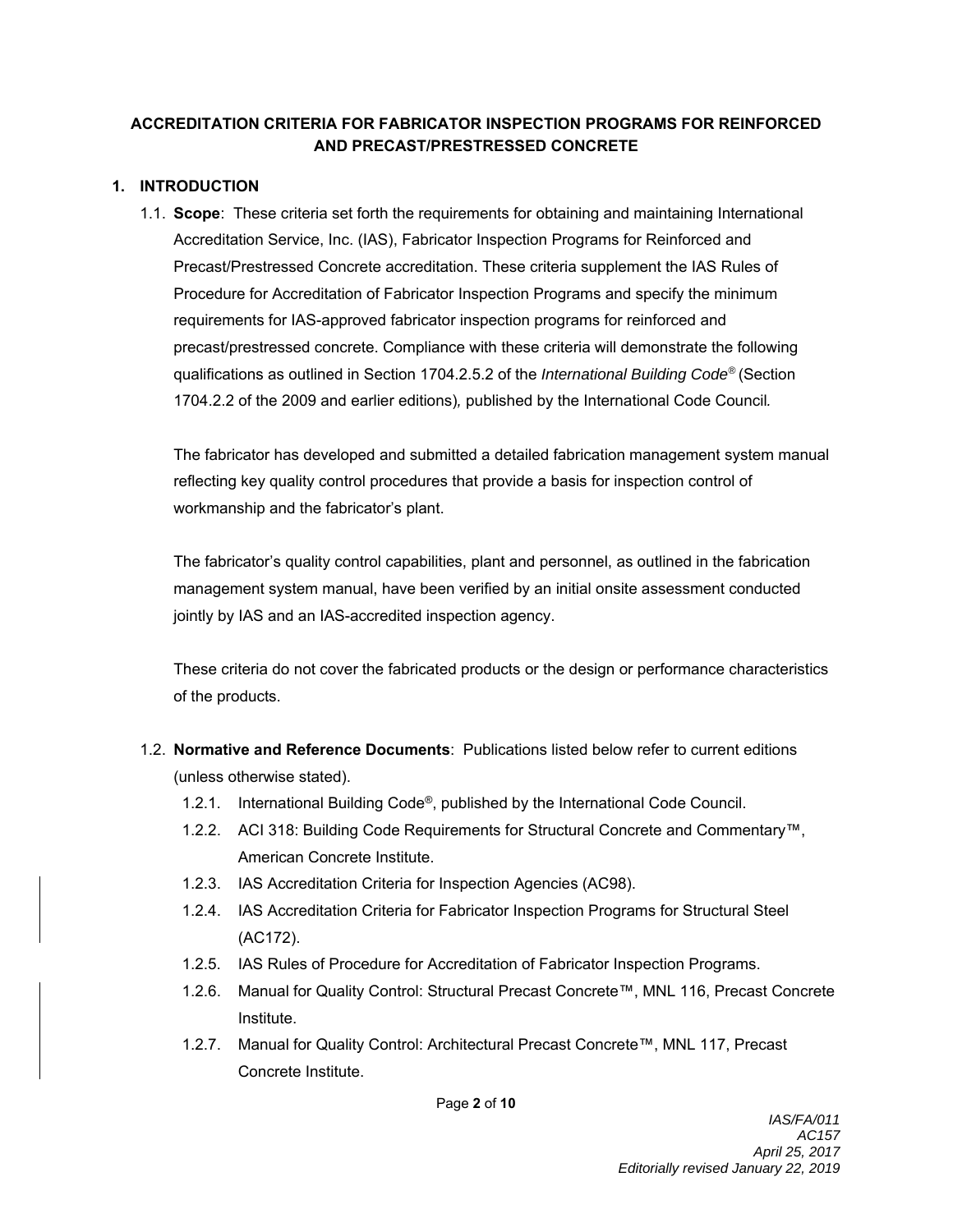#### **2. DEFINITIONS**

For the purposes of these accreditation criteria, the definitions given in ISO/IEC 17000, and the definitions that follow, apply.

- 2.1. **Approved Fabricator**: An established and qualified person, firm or corporation approved by the building official pursuant to Section 1704.2.5.2 of the IBC (Section 1704.2.2 of the 2009 and earlier editions).
- 2.2. **Contract Documents**: Documents that describe the fabricator's responsibilities for a given project. These documents include work orders, drawings, and project specifications.
- 2.3. **Corrective Action**: Implemented action of solutions necessary to eliminate or reduce the root cause of an identified problem.
- 2.4. **Nonconformance**: An action employed that renders a member or component unacceptable for the intended use as specified in contract specifications or these criteria.
- 2.5. **Procedure**: An implemented and written document that describes who does what, when, where, why and how.
- 2.6. **Product**: Result of activities or processes. **Note 1**: A product may include service, hardware, processed materials, or a combination thereof.

**Note 2**: A product can be tangible (e.g., assemblies or processed materials), or intangible (e.g., knowledge or concepts) or a combination thereof.

- 2.7. **Project**: A process consisting of a set of coordinated and controlled activities undertaken to achieve customer requirements.
- 2.8. **Quality Assurance**: A planned and systematic pattern of all actions necessary to provide adequate confidence that a product will conform to established requirements.
- 2.9. **Quality Control**: The act of examination, testing or measurement that verifies processes, services or documents conform to specified criteria.
- 2.10. **Quality Plan**: A written document prepared by the quality or technical manager that describes the procedures and policies implemented to assure product quality meets specific contract documents. As a minimum, quality plans must meet the requirements of AC157.

## **3. ELIGIBILITY**

Accreditation services are available to fabricator inspection programs of reinforced and precast/prestressed concrete.

## **4. REQUIRED BASIC INFORMATION**

4.1. Fabricators must demonstrate compliance with the following requirements:

Page **3** of **10**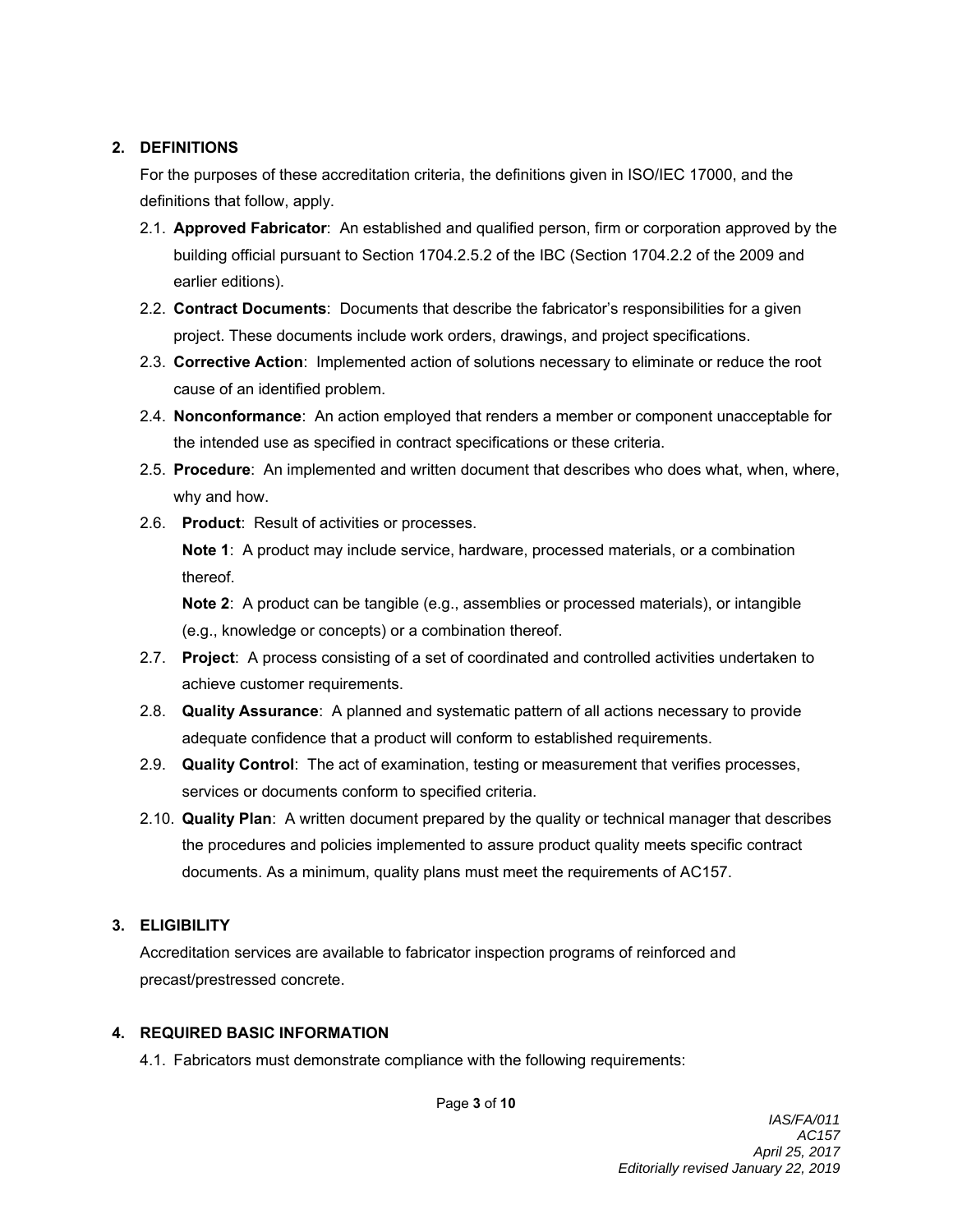- 4.1.1. The requirements of these accreditation criteria;
- 4.1.2. IAS Rules of Procedure for Accreditation of Fabricator Inspection Programs.

#### 4.2. **General Requirements**

#### 4.2.1. **Management System**:

- 4.2.1.1. The fabricator shall establish and implement a management system that is fully documented. This documented management system must describe the fabricator's procedures and quality activities for ensuring that fabricated products meet the specified requirements.
- 4.2.1.2. The fabricator, in concert with an IAS-accredited inspection agency, shall prepare and submit to IAS its documented management system, including a cross-reference matrix ensuring that the data, Section 4.3, the statements, Section 4.4 and the written procedures Section 4.5 noted in this accreditation criteria have been included.
- 4.2.1.3. The submitted management system documents must be signed and dated by an authorized representative of the fabricator.
- 4.2.1.4. The submitted management system documents must be signed and dated by an authorized representative of an IAS-accredited inspection agency, attesting that the inspection agency has reviewed the fabricator's documented management system. The purpose of the agency's review is to ensure that there is adequate detail for the agency to properly perform its inspection functions.
- 4.2.2. **Key Quality Control Personnel**: The fabricator shall designate (where applicable) the following key personnel who shall:

## 4.2.2.1. **Quality Control Manager (QCM)**:

- 4.2.2.1.1. Be a full-time employee of the fabricator.
- 4.2.2.1.2. Be certified by the Precast Concrete Institute (PCI) as a Level II technician/inspector or be certified by the International Code Council (ICC) as a special inspector in the category of "Reinforced Concrete."
- 4.2.2.1.3. Have at least five years' experience in reinforced concrete products.
- 4.2.2.1.4. Be a registered design professional. (Alternatively, the fabricator may obtain the services [subcontracted] of a licensed engineer to assist the fabricator on technical issues, or assure that the design engineer conducts frequent site visits to assure compliance with the intent of the design.)
- 4.2.2.1.5. Be responsible for the overall quality and the workmanship of the reinforced concrete product.
- 4.2.2.1.6. Be responsible for maintaining the fabricator's documented management system.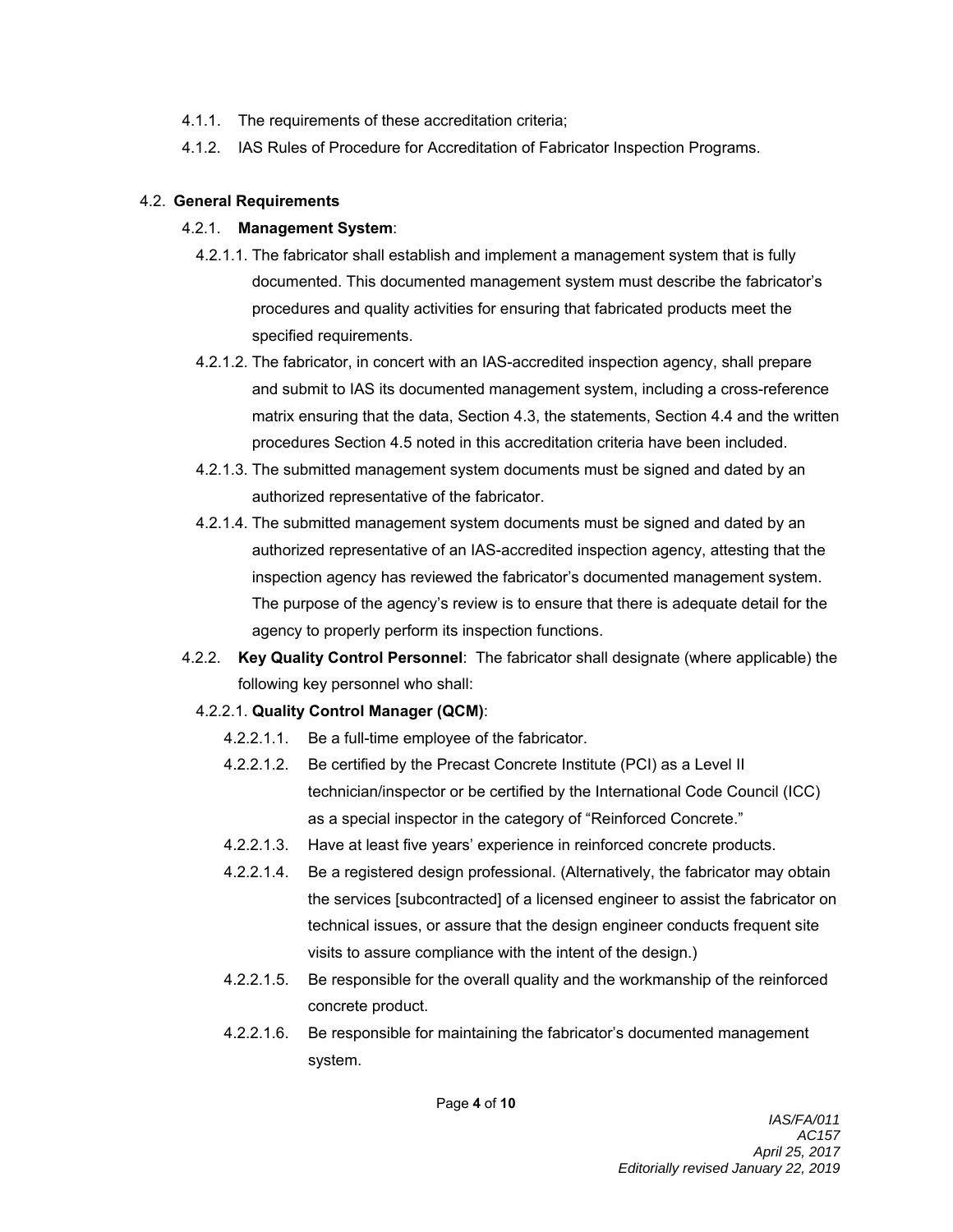- 4.2.2.1.7. Be responsible for monitoring the effective implementation of the fabricator's documented management system.
- 4.2.2.1.8. Be responsible for assuring that periodic internal audits are conducted and documented, and that corrective actions are implemented.
- 4.2.2.1.9. Be responsible for assuring that annual management reviews are conducted and documented.

#### 4.2.2.2. **Quality Control Inspector (QCI)**:

- 4.2.2.2.1. Be a full-time employee of the fabricator.
- 4.2.2.2.2. Be certified by American Concrete Institute (ACI) as a Concrete Construction Inspector or by Precast/Prestressed Concrete Institute (PCIP) as follows:
	- 4.2.2.2.2.1. Level I technician/inspector when the fabricator does not perform prestressing.
	- 4.2.2.2.2.2. Level II technician/inspector when the fabricator does perform prestressing.
- 4.2.2.2.3. Be certified by American Concrete Institute (ACI) as a Concrete Field Testing Technician—Grade I, or equivalent, where in-house quality control testing is performed.
- 4.2.2.2.4. Demonstrate experience inspecting concrete mix design, formwork and placement of reinforcing steel as it relates to reinforced concrete products.
- 4.2.2.2.5. Demonstrate experience inspecting the test procedures and evaluating test results as it relates to in-house testing of concrete.

## 4.2.2.3. **Quality Control Technicians (QCTs)**:

- 4.2.2.3.1. Concrete Sampling Technician: Be certified by the American Concrete Institute (ACI) as a "Concrete Field Testing Technician" (Grade I), or equivalent.
- 4.2.2.3.2. Concrete Strength Testing Technician: Be certified by the American Concrete Institute (ACI) as a "Concrete Strength Testing Technician," or equivalently trained by the fabricator for the testing of concrete strength.
- 4.2.2.3.3. Steel Reinforcement Technician: Be trained by the fabricator for the placement of reinforcing steel.
- 4.2.3. **Structural Welding**: Structural welding shall be done in general accordance with the IAS Accreditation Criteria for Fabricator Inspection Programs for Structural Steel (AC172) and qualified by the American Welding Society (AWS) qualification criteria for the types of welds and welding positions utilized.
- 4.2.4. **Daily Production Log**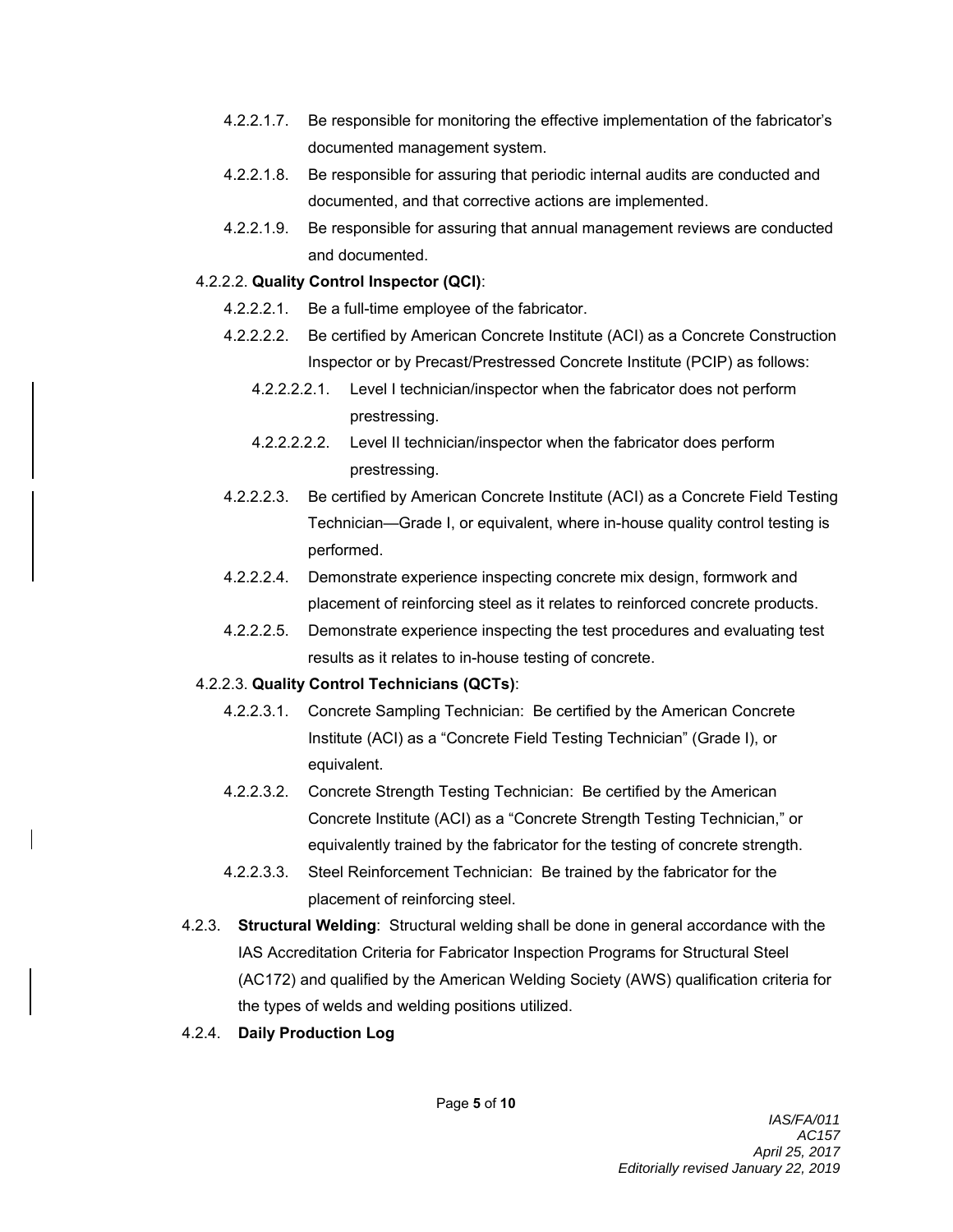- 4.2.4.1. A daily production log shall be maintained detailing activities as they relate to setting forms, placing reinforcement, structural welding, prestressing operations, casting, curing and quality control inspections.
- 4.2.4.2. The daily production log shall describe any problems or deficiencies discovered, and any testing or repair work performed.

#### 4.2.5. **Quality Control Testing**

- 4.2.5.1. The fabricator shall have documented test procedures for all tests conducted inhouse.
- 4.2.5.2. Calibration of all in-house test equipment shall be traceable to nationally recognized measurement standards.
- 4.2.5.3. When testing is contracted to an outside laboratory, tests should be conducted by an IAS-accredited testing laboratory or by a laboratory accredited by an IAS MRA partner.

#### 4.3. **Required Data**

The following information shall be included in the management system submittal:

- 4.3.1. The name, street address and telephone number of the fabrication facility.
- 4.3.2. A floor plan of the fabrication facility.
- 4.3.3. A list of major production equipment, keyed to the floor plan.
- 4.3.4. A list of typical items fabricated.
- 4.3.5. The required qualifications of the quality control manager.
- 4.3.6. The required qualifications of the quality control inspectors.
- 4.3.7. The required qualifications of the quality control technicians.
- 4.3.8. An organizational chart for the fabricator. This chart must show the relationships among the management, quality control manager, quality control inspector, and quality control technicians.
- 4.3.9. A list of approved vendors, including any testing agencies.
- 4.3.10. A list of test and measuring equipment used for the quality functions of the fabricator.
- 4.3.11. An example of each form and report utilized in the management system including the daily production log.
- 4.3.12. An example of the data sheet used in contract review.

## 4.4. **Required Statements**

The following statements shall be provided in the management system submittal:

4.4.1. A policy statement that includes the following elements: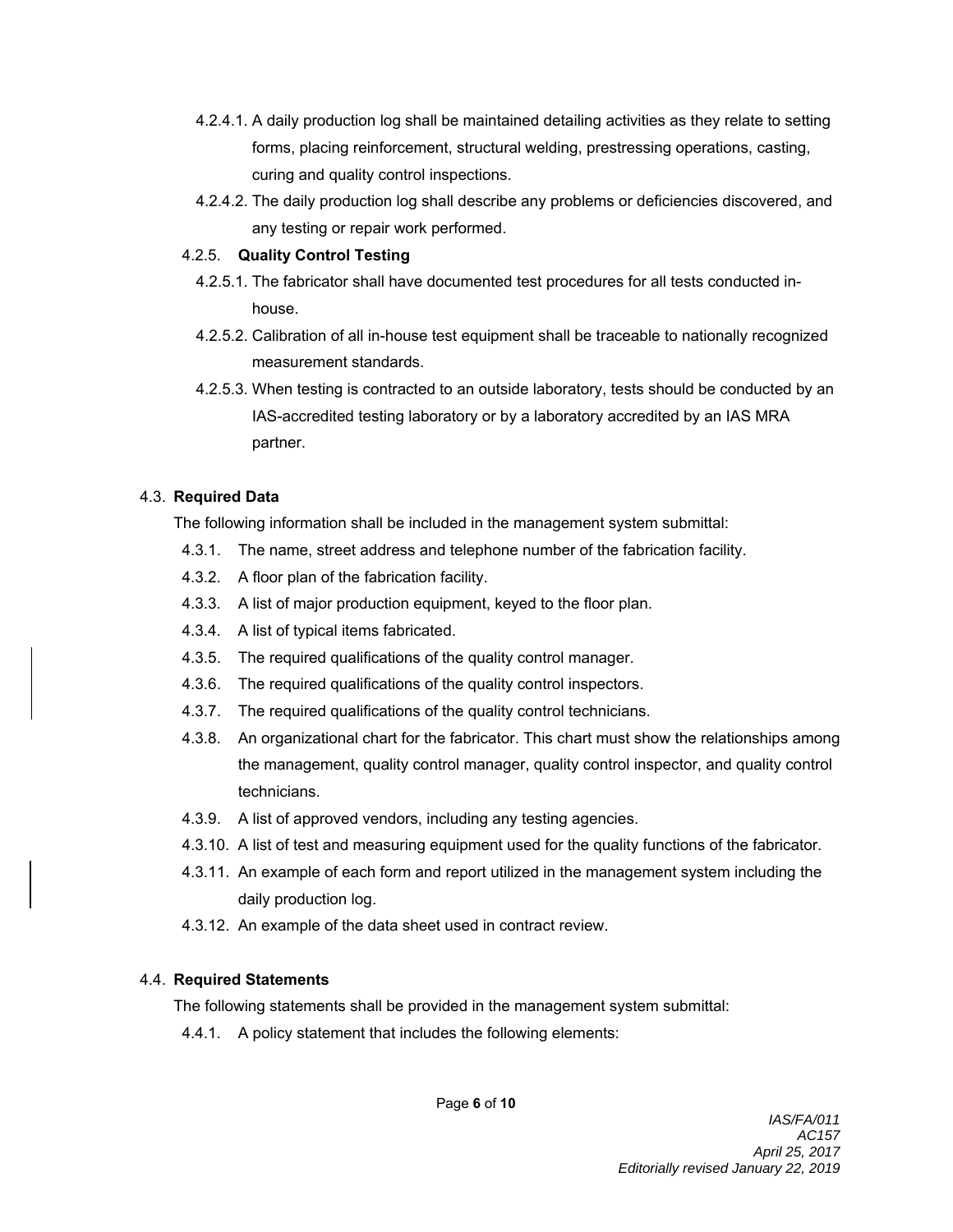- 4.4.1.1. All activities of the organization shall be directed in such a manner as to ensure that the quality requirements of these criteria will be met.
- 4.4.1.2. The elements of the quality assurance program will be made known to all responsible personnel.
- 4.4.2. The quality system shall, at a minimum, be reviewed annually.
- 4.4.3. IAS will be notified, in writing, prior to any cancellation of the inspection agreement with the inspection agency.
- 4.4.4. Copies of reports of inspections conducted by the inspection agency, if they note major quality control variations, will to be forwarded to IAS by the fabricator within 10 days of the major deficiency(s) being reported.
- 4.4.5. The fabricator will notify the inspection agency when the fabrication facility is to be closed for extended time periods other than for normally scheduled periods for maintenance, holidays or vacations. IAS and the agency will be notified prior to resumption of operations.
- 4.4.6. IAS will be notified in writing if unannounced follow-up inspections have not been conducted by the inspection agency.
- 4.4.7. The fabricator will promptly investigate and respond to IAS or a building official when apprised of complaints regarding the noncompliance of finished product with stated specifications.

# 4.5. **Required Written Procedures**

The fabricator shall submit written procedures for the following:

- 4.5.1. **Contract Review**: Review of new work to ensure the needed resources exist to fulfill the contract requirements.
- 4.5.2. **Document Control**: Control of documents and data relating to the quality functions of the fabricator. Controls must include the following:
	- 4.5.2.1. A means of document approval.
	- 4.5.2.2. A means to ensure that only current, approved documents are used.
	- 4.5.2.3. A means of ensuring that documents are available at all locations where necessary for the proper functioning of the quality system.
- 4.5.3. **Purchasing**: Determining that purchased products will conform to specified requirements.
- 4.5.4. **Subcontracting**: Reinforced and precast/prestressed concrete subcontractors shall be evaluated for the fabricator inspection program for their ability to meet subcontract requirements and the conditions of these criteria. When reinforced and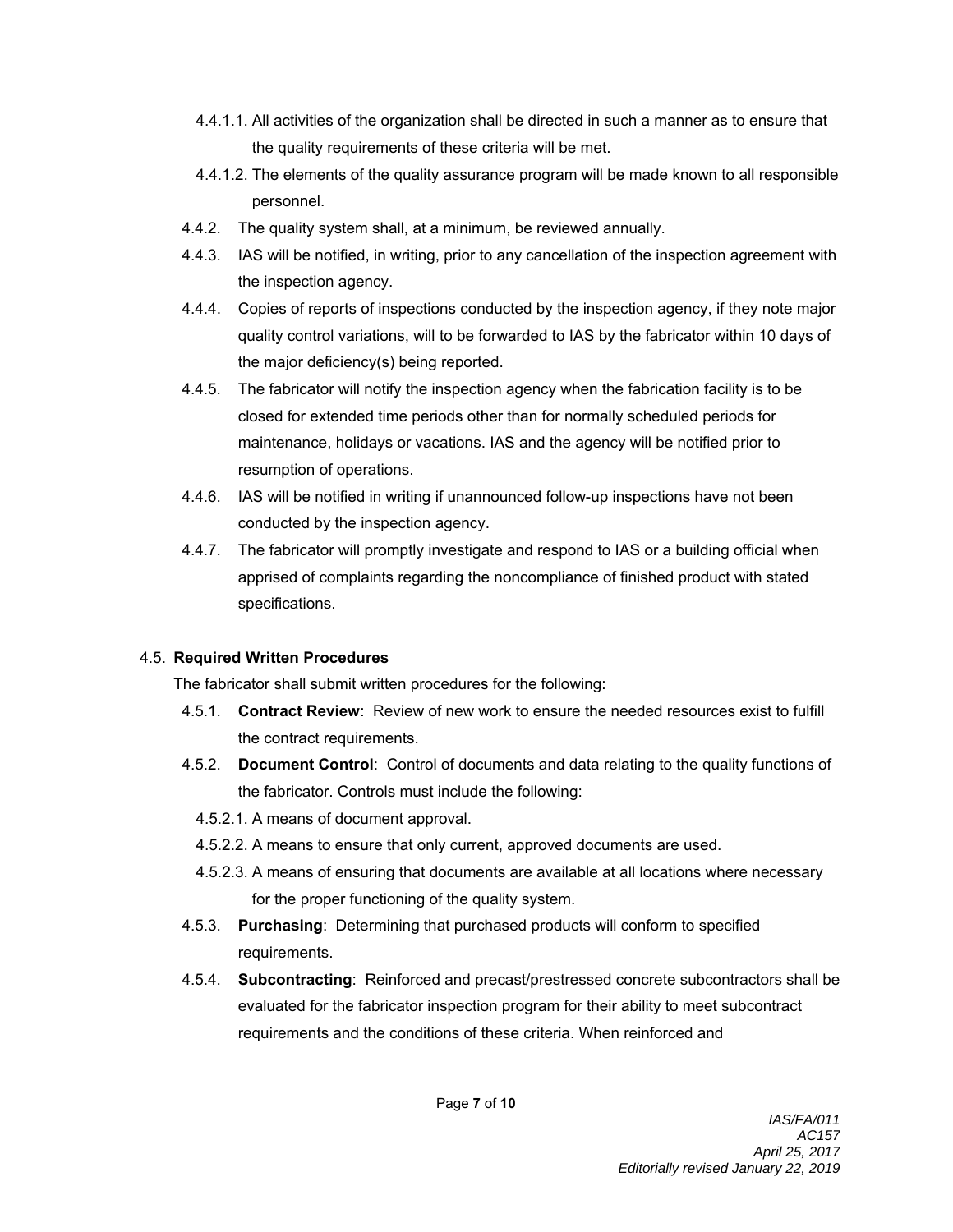precast/prestressed subcontracting for inspection is performed, such work shall be conducted in the shop of an IAS-accredited fabricator inspection program.

#### 4.5.5. **Product Traceability**: Traceability of the finished product to:

- 4.5.5.1. Incoming raw materials.
- 4.5.5.2. Responsible quality control personnel.
- 4.5.5.3. Plans and specifications.
- 4.5.5.4. Quality records.

## 4.5.6. **Process Control**

# 4.5.6.1. **Placement of Reinforcing Steel**

- 4.5.6.1.1. Method to ensure reinforcing steel is free of contamination.
- 4.5.6.1.2. Method of splicing and tying.
- 4.5.6.1.3. Method of applying initial load in prestressing operations to straighten the individual strands and eliminate slack.
- 4.5.6.1.4. Method of applying final load in prestressing operations.
- 4.5.6.1.5. Method of determining stresses and elongation in prestressing operations.
- 4.5.6.1.6. Method of determining compressive strength of the reinforced concrete product prior to detensioning.
- 4.5.6.1.7. Method of detensioning to ensure the following:
	- 4.5.6.1.7.1. That sudden shock or loading is minimized.
	- 4.5.6.1.7.2. That eccentricity about the vertical axis of the member is limited.

## 4.5.6.2. **Concrete Mixtures**

- 4.5.6.2.1. Identify the method of designing and verifying the concrete mix.
- 4.5.6.2.2. How the mix will be verified before it is used. This verification must ensure the batching, mixing equipment, construction methods and curing environment are representative of actions performed at the fabrication facility.

## 4.5.6.3. **Batching and Mixing**

- 4.5.6.3.1. Method of proportioning the components of the design mix.
- 4.5.6.3.2. Method used to mix the components of the design mix to ensure a uniform consistency.

## 4.5.6.4. **Placing Concrete**

- 4.5.6.4.1. Method of transporting the concrete from the mixer to the forms.
- 4.5.6.4.2. Method of placing the concrete to avoid separation of the coarse aggregate from the mix.
- 4.5.6.4.3. Method of consolidation of the concrete.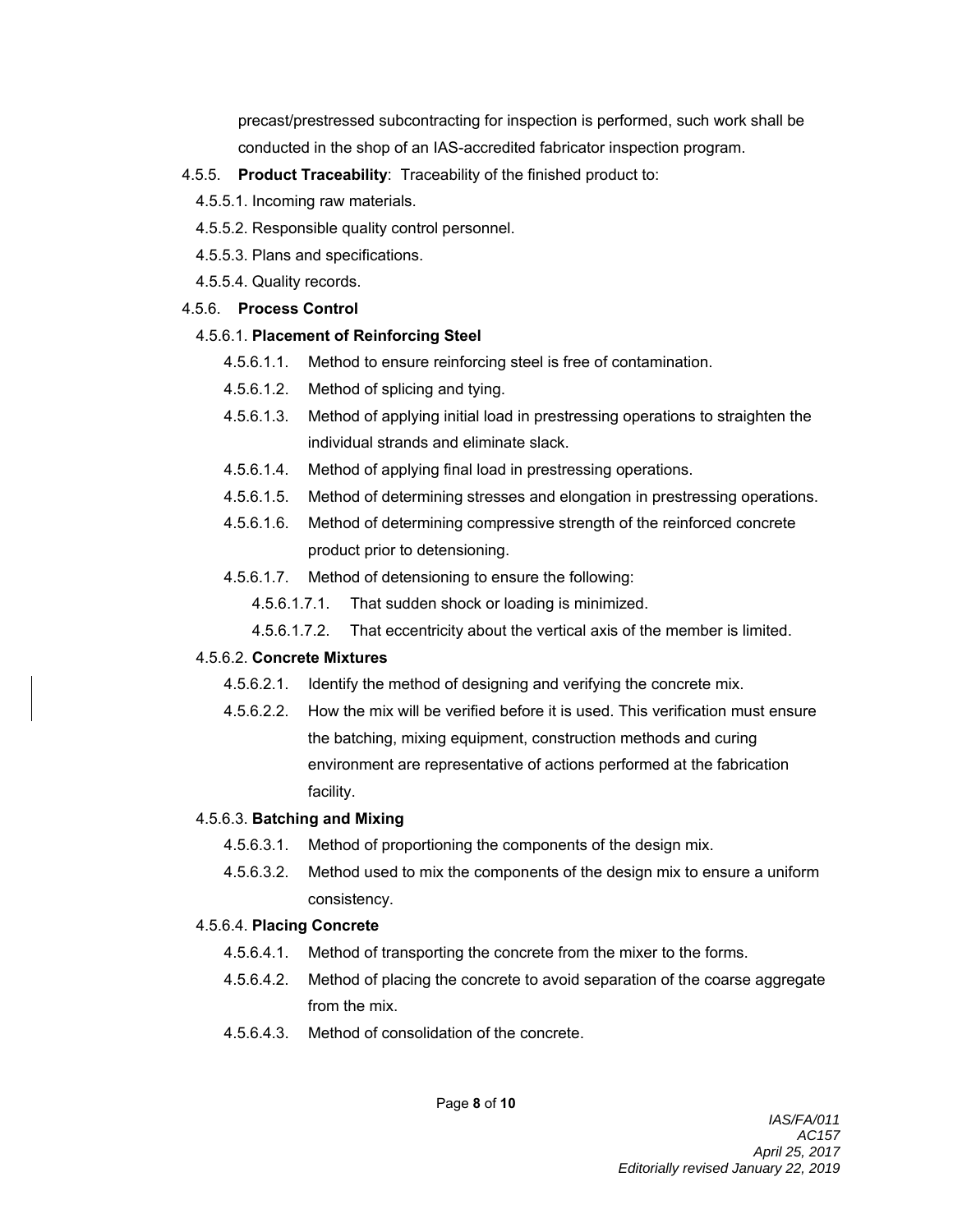4.5.6.4.4. Method to make sure density of the concrete strength test specimens are representative of the reinforced concrete product.

#### 4.5.6.5. **Curing Concrete**

- 4.5.6.5.1. Method of curing the reinforced concrete product.
- 4.5.6.5.2. Method of curing the concrete strength test specimens.

#### 4.5.6.6. **Finishing**

- 4.5.6.6.1. Method of finishing unformed surfaces.
- 4.5.6.6.2. Method of finishing surfaces of composite members.
- 4.5.6.6.3. Method of finishing formed surfaces.
- 4.5.6.6.4. Method of patching minor defects.

#### 4.5.7. **Inspection and Testing**

4.5.7.1. **Inspection of Incoming Raw Materials**: Inspection method used to ensure that all incoming raw materials comply with the specifications before they are placed into service.

## 4.5.7.2. **Inspection of Production Methods**

- 4.5.7.2.1. Inspection frequency and method used to ensure proper placement of reinforcing steel.
- 4.5.7.2.2. Inspection frequency and method used to ensure reinforcing steel is not contaminated.
- 4.5.7.2.3. Inspection method to verify proper stressing and elongation of reinforcing steel.
- 4.5.7.2.4. Inspection frequency and methods used to ensure proper concrete mix design, including:
	- 4.5.7.2.4.1. Sieve analysis and unit weight of aggregates.
	- 4.5.7.2.4.2. Moisture content of aggregates.
	- 4.5.7.2.4.3. Slump of concrete.
	- 4.5.7.2.4.4. Air content.
	- 4.5.7.2.4.5. Density (unit weight) of concrete.
	- 4.5.7.2.4.6. Temperature of concrete during placement.
	- 4.5.7.2.4.7. Ambient temperature during placement.
	- 4.5.7.2.4.8. Compressive strength.
- 4.5.7.2.5. Inspection method used to ensure proper curing conditions of the reinforced concrete product.

## 4.5.8. **Control of Inspection, Measuring and Test Equipment**

#### 4.5.8.1. **Control Procedures**

4.5.8.1.1. Procedures used for the calibration of measuring and test equipment.